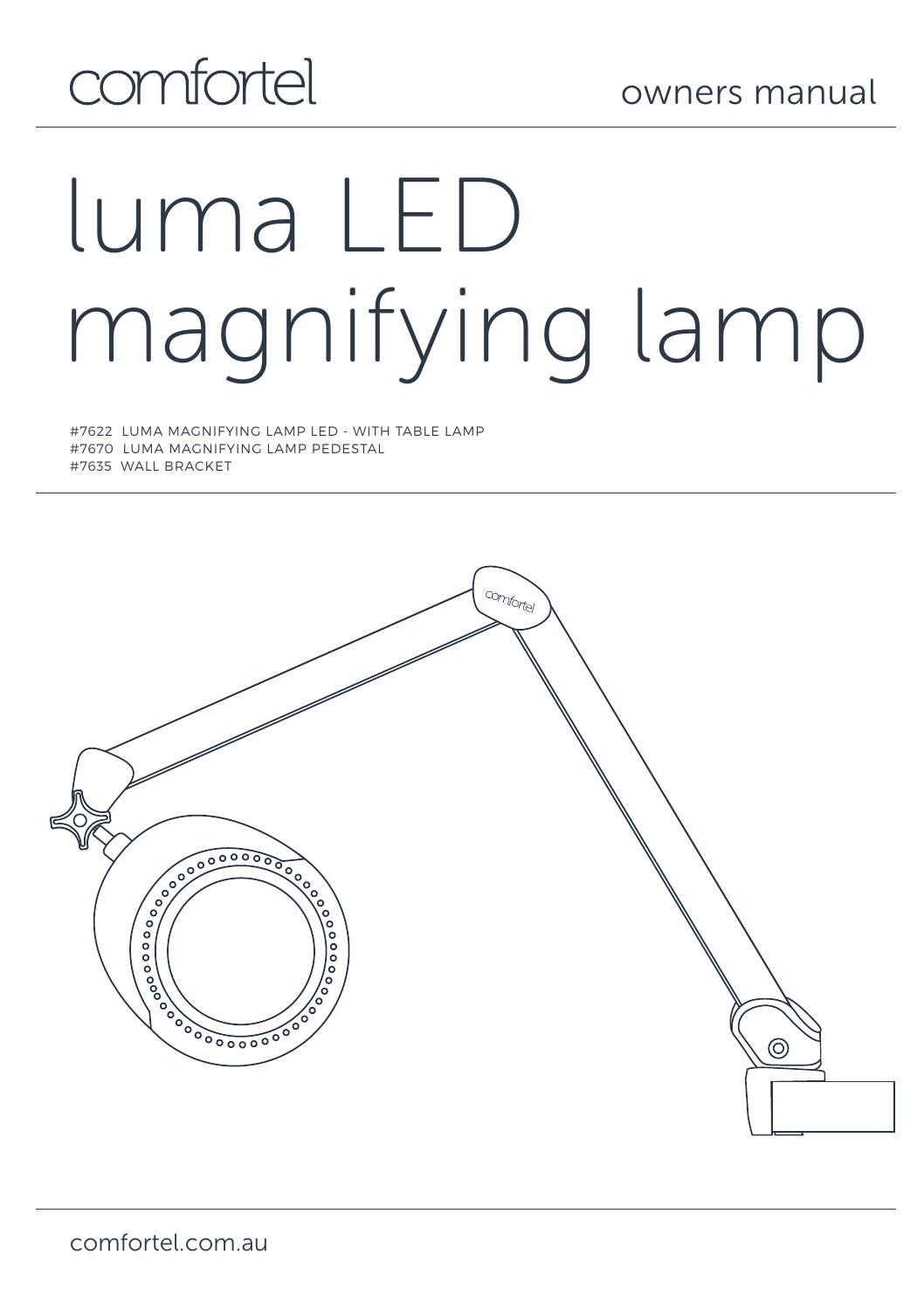### GET STARTED



### IMPORTANT PLEASE READ THESE SAFETY INSTRUCTIONS

### GENERAL SAFETY

- 1. Read carefully and keep these instructions in a safe place.
- 2. Use this product only for its intended function and do not use attachments not recommended by the manufacturer.
- 3. Do not use outdoors.

### PRECAUTIONS

- 1. The lamp should never be placed too close to the skin, or touching the skin.
- 2. Cover the client's eyes before positioning the lamp over the face.

### CAUTION: WHEN ADJUSTING THE LAMP TAKE CARE NOT TO GET THE ELECTRICAL CORD TANGLED AROUND THE CLAMP OR LAMP STEM.

### ELECTRICAL APPLIANCES

- 1. DO NOT allow children to operate in this product.
- 2. Turn the power off and remove the plug when not in use or when cleaning.
- 3. Do not let the power cord get damaged in any way.
- 4. Keep the power cord away from heat sources.
- 5. Do not use an extension cord unless the cord complies with local electrical safety standards.
- 6. Periodically inspect the power cord for signs of damage.
- 7. Do not operate any electrical item with a damaged power cord.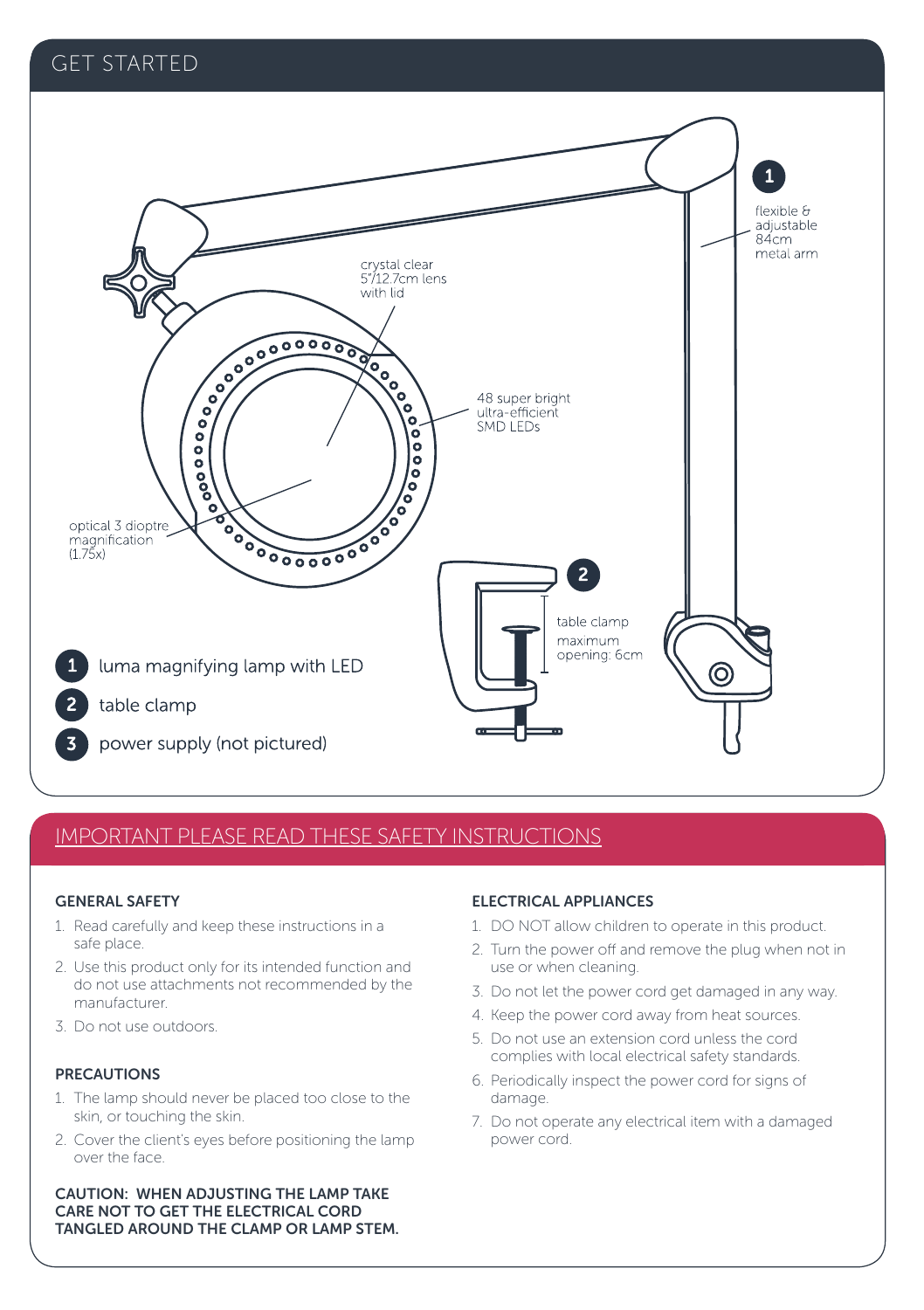### INSTALLATION & ASSEMBLY



### SET UP AND OPERATION

1. Before use remove all packaging from around the lamp.

CAUTION: The springs in the arm are very strong, grip the arm with both hands and open slowly to avoid damage.

2. Securely fasten the supplied table clamp onto the edge of a table or workbench.

Please Note: It is important that the table clamp is secure BEFORE attaching the lamp. If the supplied clamp does not meet your exact requirements, there is an optional Wall Mount or Pedestal available from Comfortel.

3. Once the clamp is secure insert the stem of the lamp arm into the hole in the clamp.

4. Insert the plug-in power supply into a conveniently located wall plug. The Luma Magnifying Lamp is now ready to use.

5. Switch on using the On/Off switch located on the head of the lamp.

### ULTRA-EFFICIENT LED'S

The Luma Mag Lamp is fitted with 45 LEDs which will last the lifetime of the lamp. No routines replacement is required.

**CAUTION:** Do not look directly at the lamp

### LENS SAFETY

CAUTION: NEVER LEAVE THE LENS UNATTENDED IN DIRECT SUNLIGHT OR WHERE LIGHT CAN SHINE THROUGH. THIS CONSTITUTES A FIRE HAZARD. WHEN THE MAGNIFYING LAMP IS NOT IN USE, PLEASE REPLACE THE LENS COVER SUPPLIED.

### CAUTION: DO NOT USE LAMP IF FLEXIBLE CORD IS DAMAGED

ANY REPAIRS TO LIGHT MUST BE CONDUCTED BY A QUALIFIED ELECTRICIAN. TO REPAIR FLEXIBLE CORD, USE TWO CORE SHEATHED CABLE ONLY.